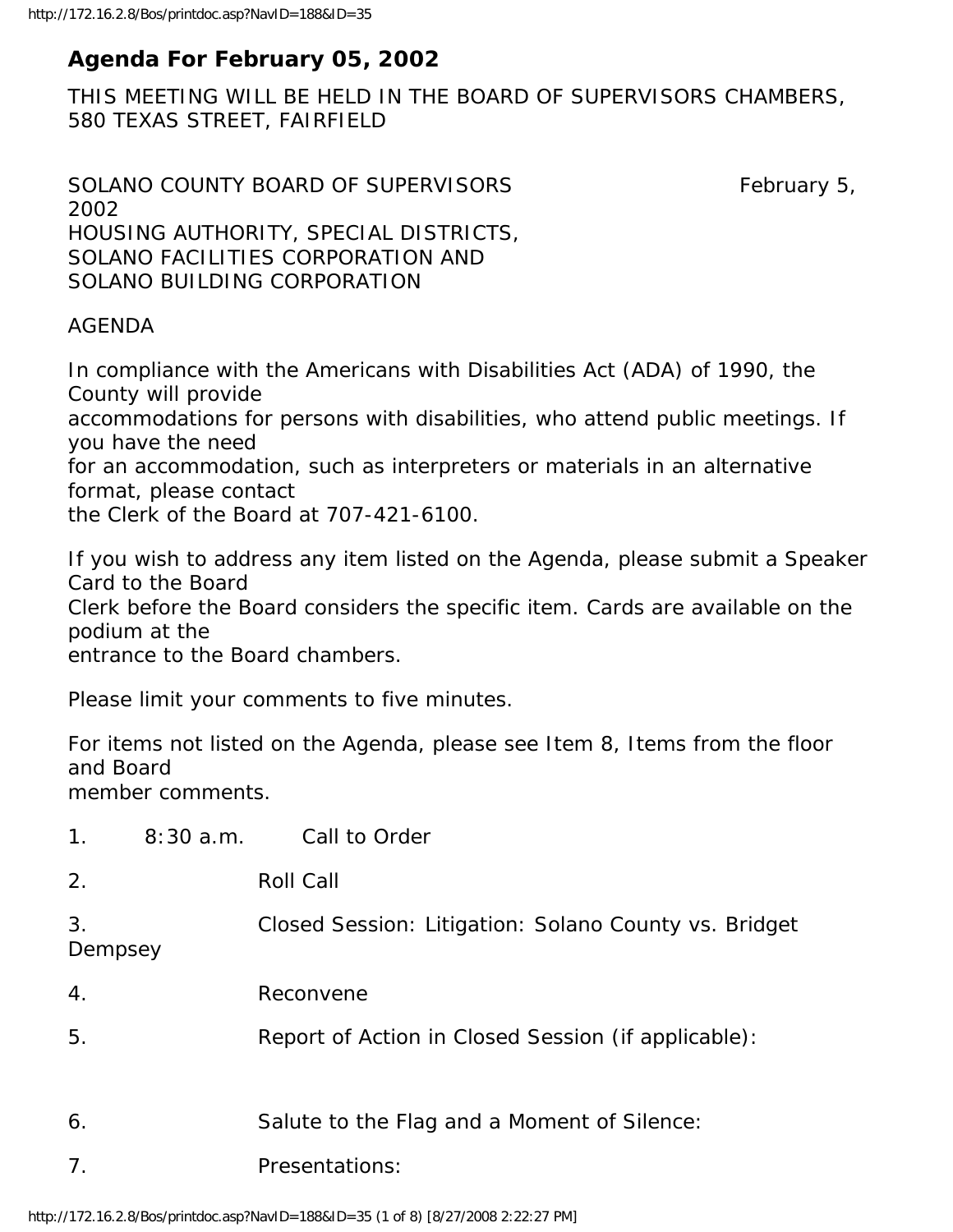A) Board of Supervisors:

Approval of a resolution and presentation to Kelli L. Eberle-Germeraad, proclaiming the week of February 10-17, 2002 as National Salute to Hospitalized Veterans Week and recognizing Solano County Schools that participate in the Valentines for Veterans Program (Chairman Carroll)

B) Board of Supervisors:

Approval of a resolution and presentation from John English, Chairperson of the Yes on Measure C - Friends of Fairfield-Suisun Children Committee, in support of the Fairfield-Suisun Unified School District Bond Election to be held on March 5, 2002 (Supervisor Kromm)

C) County Administrator''s Office:

Approval of a proclamation and presentation from S. Scott Reynolds in support of the third annual Solano Bicycle Classic March 28 - March 31, 2002

D) Board of Supervisors:

Approval of a proclamation for presentation honoring Gaile Shea-Everidge for her dedicated service to Child Haven and the children of Solano County (Supervisor Kromm)

# 8. Items from the floor and Board member comments

This is your opportunity to address the Board on a matter not listed on the Agenda, but it must be within the subject matter jurisdiction of the Board. Please submit a Speaker Card before the first speaker is called and limit your comments to five minutes.

- 9. Additions to or Deletions from the Agenda
- 10. Approval of the Agenda

# 11. Approval of Consent Calendar

The Board considers all matters listed under the Consent Calendar to be routine and will adopt them in one motion. There will be no discussion on these items before the Board votes on the motion unless Board members, staff or the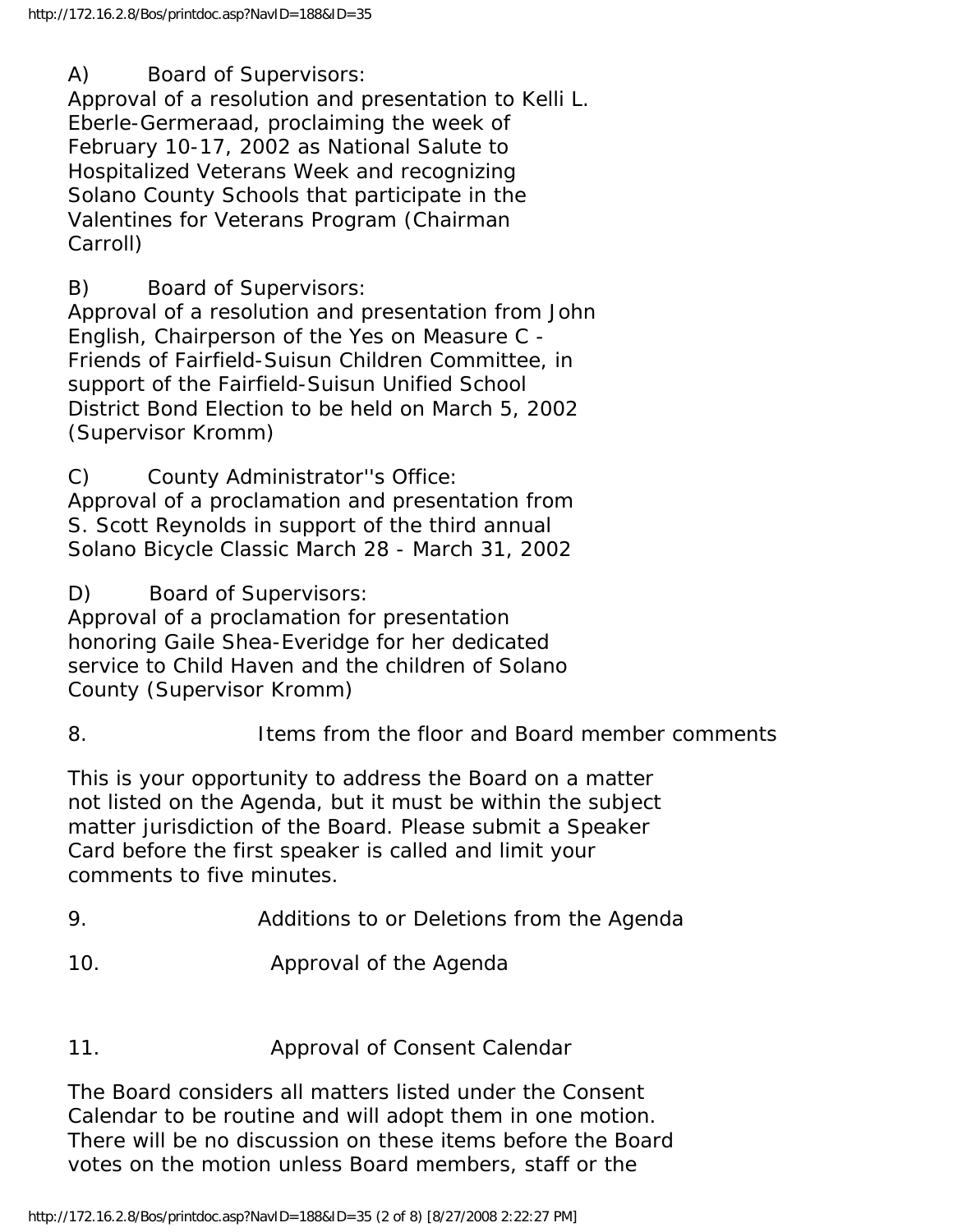public request specific items be discussed and/or removed from the Consent Calendar. If you wish to address specific items on the Consent Calendar, please submit a Speaker Card before the Board takes action on the Consent Calendar and appropriately limit your comments to five minutes.

# CONSENT CALENDAR

## GENERAL GOVERNMENT

12. Clerk of the Board of Supervisors: Approval of Minutes: Board of Supervisors January 8, 2002

13. County Administrator''s Office:

A) Approval of a resolution designating the Solano County Arts Council as the County''s local partner for the California Arts Council for the 2002/2003 Grant Year; authorize the Solano County Arts Council to execute a grant contract if contract is awarded by the California Arts Council

B) Second reading for adoption of an ordinance adding Part 15 and Sections 2-150 through 2-153 to Chapter 2 of the Solano County Code establishing the Solano County Department of Child Support Services and Office of the Director

C) Approval of a master agreement for management/organizational consulting services with Public Resource Consultants, Inc. in an amount not to exceed \$100,000 for the period February 5, 2002 through June 30, 2003; authorize the County Administrator to approve specific services amendments in accordance with the terms of the master consulting agreement

## 14. Human Resources:

Accept Liability Claims Report for the months of September, October and November 2001

## 15. Registrar of Voters:

Approval to pay poll workers a \$10 stipend to attend training classes; approval to increase the amount paid for rental of polling place facilities from \$35 to \$50

16. Treasurer/Tax Collector/County Clerk:

Accept the County Treasurer''s Quarterly Report for the period of October 1, 2001 - December 31, 2001

# HEALTH AND SOCIAL SERVICES: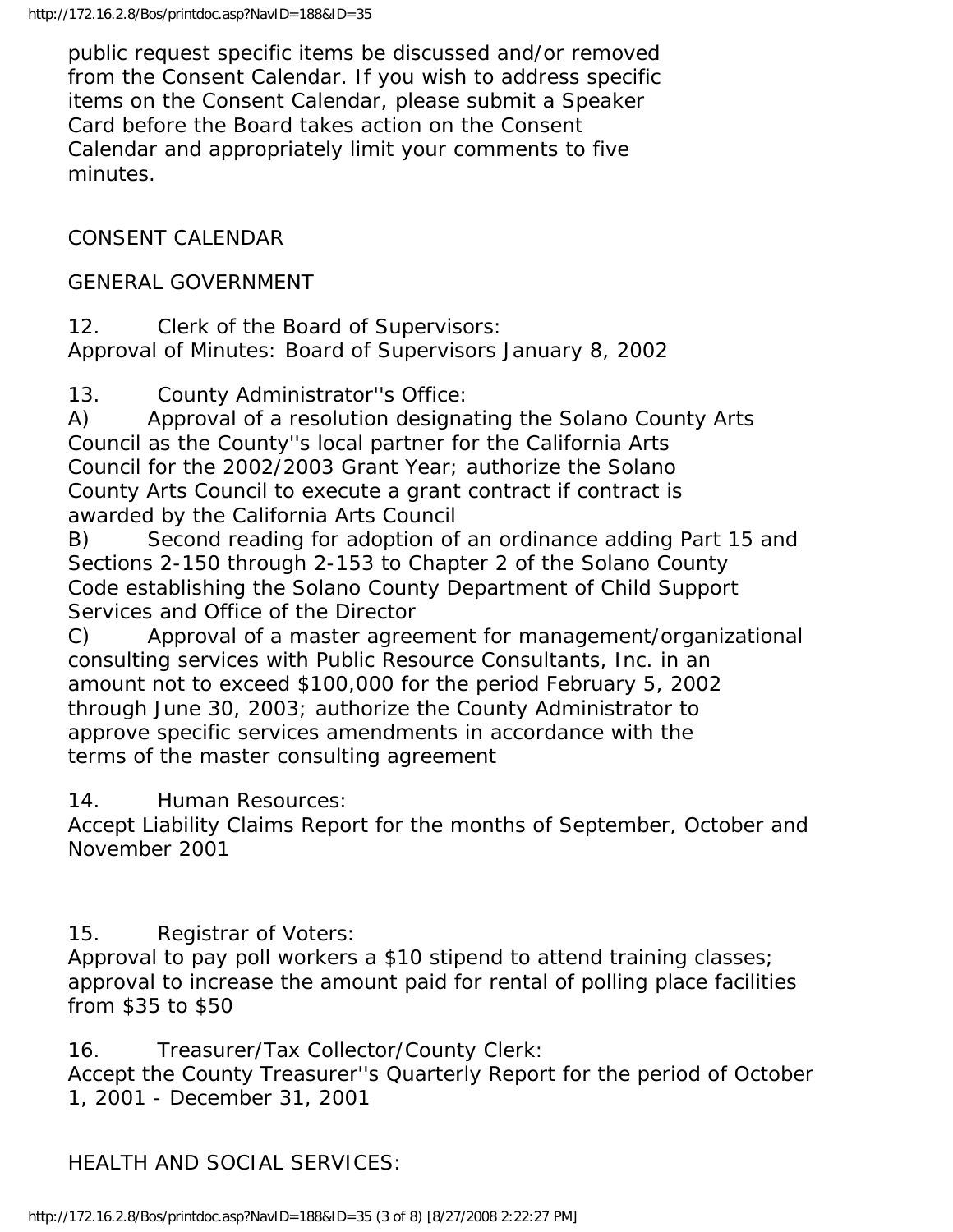17. Health and Social Services:

A) Adoption of a resolution amending the Allocation List to add .75 Social Worker II to provide post adoptive services in Child Protective Services (funded with Federal Inventive Funds for Post Adoptive Services)

B) Approval to extend the Interagency Agreement for an Interjurisdictional Exchange of Claudia Burnett, Health and Social Services (H&SS) Administrator, to the State Department of H&SS Women, Infants and Children (WIC) Supplemental Nutrition Branch to continue as Chief of the Nutrition Education and Training Services for an additional limited term appointment of nine months; approval of a resolution amending the Allocation List extending a 1.0 FTE Limited Term H&SS Administrator until September 30, 2002 (all costs will be reimbursed by the State - no new Net County Cost)

C) Approval of an agreement with Aldea, Inc. in the amount of \$275,898 to provide full-day intensive day treatment and group home mental health services to children, adolescents and families for the period of September 1, 2000 through June 30, 2002 (no Net County Cost)

D) Approval of an agreement with Contra Costa County in the amount of \$497,520 to provide four (4) Community Treatment Facility beds at Seneca Oak Grove Treatment Facility for the period of September 1, 2001 through June 30, 2002 (no additional County Cost)

CRIMINAL JUSTICE: None

LAND USE/TRANSPORTATION

18. Transportation:

A) Authorize the Transportation Director to advertise for bids for the construction of various road improvement projects; authorize the County Administrator to execute contracts with the lowest responsible bidders

B) Adoption of a resolution approving Traffic Order Number 378 establishing a 45 mph speed limit on Suisun Valley Road from Williams Road to the Napa County Line

C) Approval to accept a State matching grant in the amount of \$30,510 for taxiway improvements at the Nut Tree Airport; authorize the Airport Manager to sign the grant documents (Federal share of \$160,200 previously approved by the Board of Supervisors)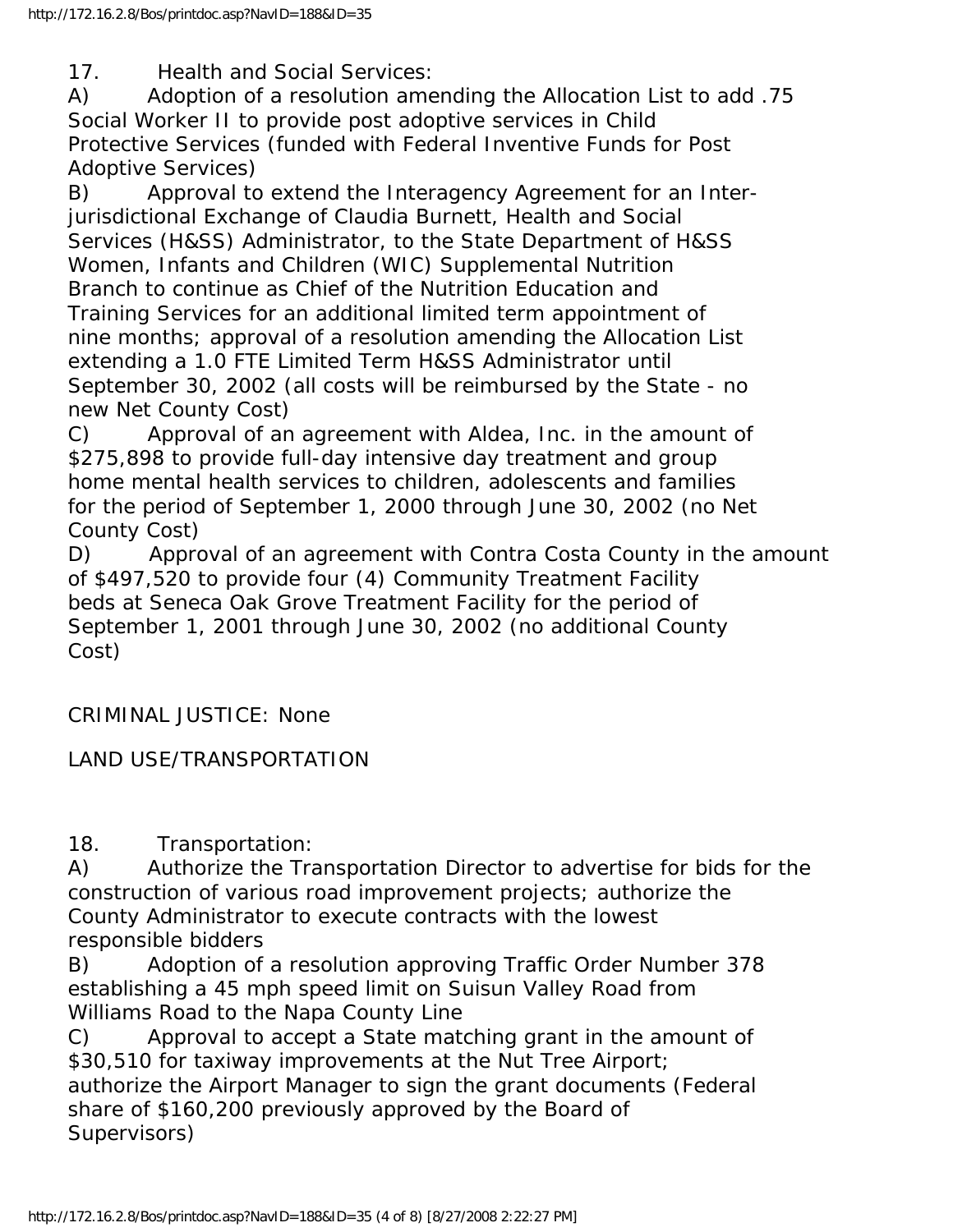#### OTHER: None

#### SPECIAL DISTRICTS GOVERNED BY THE BOARD OF SUPERVISORS: None

## SCHEDULED CALENDAR

19. Rescheduled Consent Items: (Items pulled from Consent Calendar above)

| A) | E) |
|----|----|
| B) | F) |
| C) | G) |
| D) | H) |

#### GENERAL GOVERNMENT

20. County Administrator:

A) Receive a status report on legislation of importance to Solano County and take action as recommended

B) Consider adoption of a resolution calling for the creation of a State Grand Jury

## 21. Auditor-Controller:

Presentation and consider acceptance of the audit for FY2000/01 conducted by Macias, Gini and Company, L.L.P., CPAs of the County''s basic financial statements and required supplementary information

HEALTH AND SOCIAL SERVICES: None

CRIMINAL JUSTICE: None

LAND USE/TRANSPORTATION: None

OTHER: None

#### MISCELLANEOUS ITEMS

22. Appointments/Resignations to Boards and Commissions:

A) Treasurer/Tax Collector/County Clerk: Adoption of a resolution amending Resolution 97-91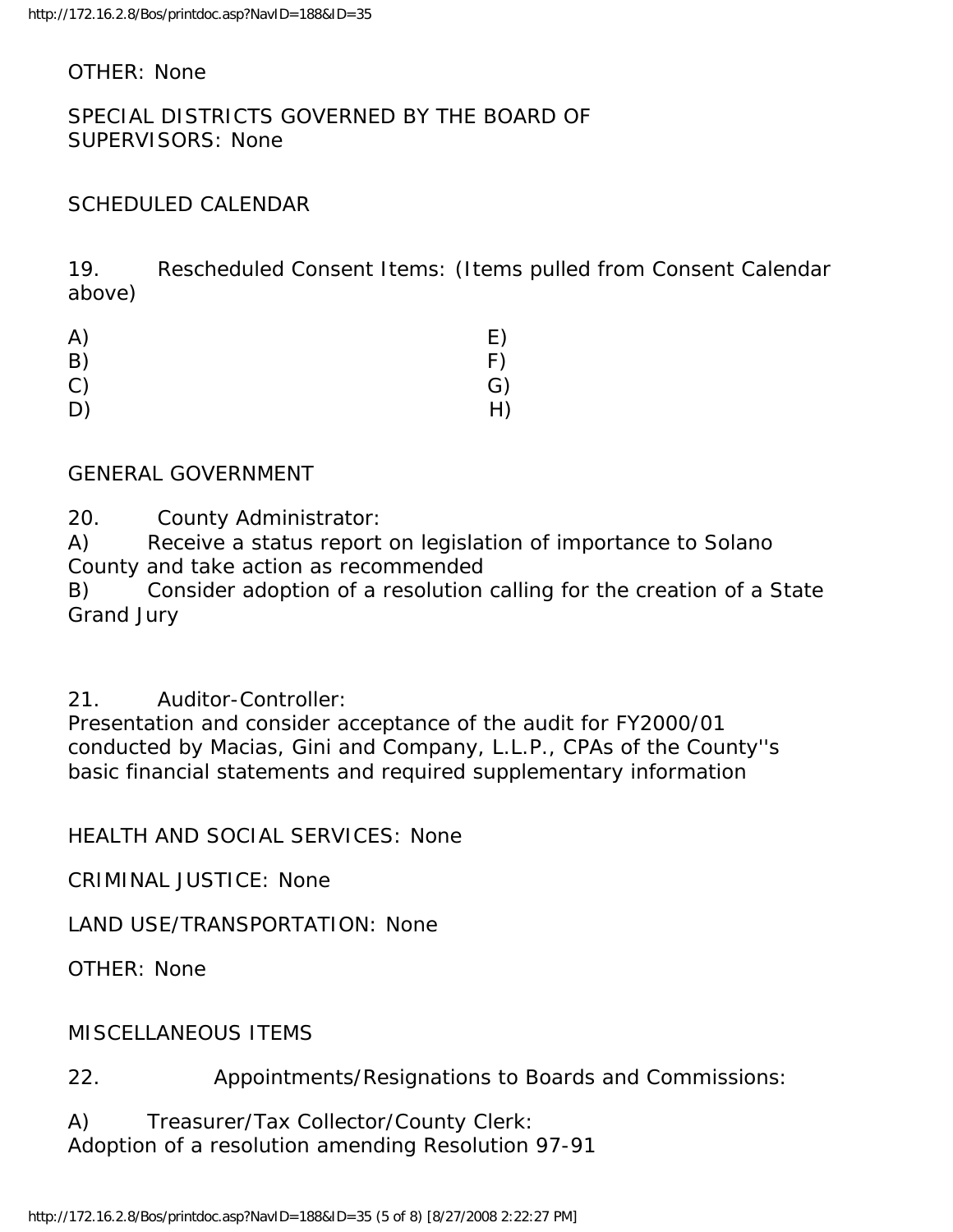establishing the Treasury Oversight Committee to add two alternate committee members; establish a 3-year term of office for committee members; and establish a 3-year rotation for expiration of terms

B) Board of Supervisors:

Reappointment of Misty Ismail, Leslie Kvasnicka, Shirley Roady and Leslie Weiss to the Animal Care Advisory Committee (ACAC); appointment of Cathy Bullard to the ACAC

C) Board of Supervisors:

Appointment of Louis Souza-Fuentes to the Solano County Child Abuse Prevention Council

#### 2:00 p.m.

23. Environmental Management;

Continue a noticed/published hearing to consider the purchase of approximately 1861 acres of land adjacent toTravis Air Force Base in partnership with the City of Fairfield; adoption of a resolution authorizing the purchase; authorize County Property Management staff to open escrow and submit and execute the necessary documents to close escrow for purchase of land in accordance with the terms and conditions of the purchase and sale agreement (recommendation to continue the noticed/published hearing April 5, 2002 at 2:00 p.m.)

## 24. Transportation:

Consider approval of recommendations from the Solano Transportation Authority (STA) for improving the 1-80/I-680 Interchange by supporting STA''s efforts to proceed with the project environmental study process, including recommendations for: the North Connector; the evaluation of a South Parkway component; and the evaluation of alternative locations for the truck scales

#### 25. General Services:

 Receive a presentation on site plan alternatives for the Solano County Government Center; consider adoption of Alternative C, outlined in the staff report, as the preferred alternative; consider approval of requests from the City of Fairfield pertaining to leasing the public plaza for City use and development of off-site improvements by the County in exchange for an additional \$1 million contribution by the City

26. Adjourn: to the Board of Supervisors Meeting of February 26, 2002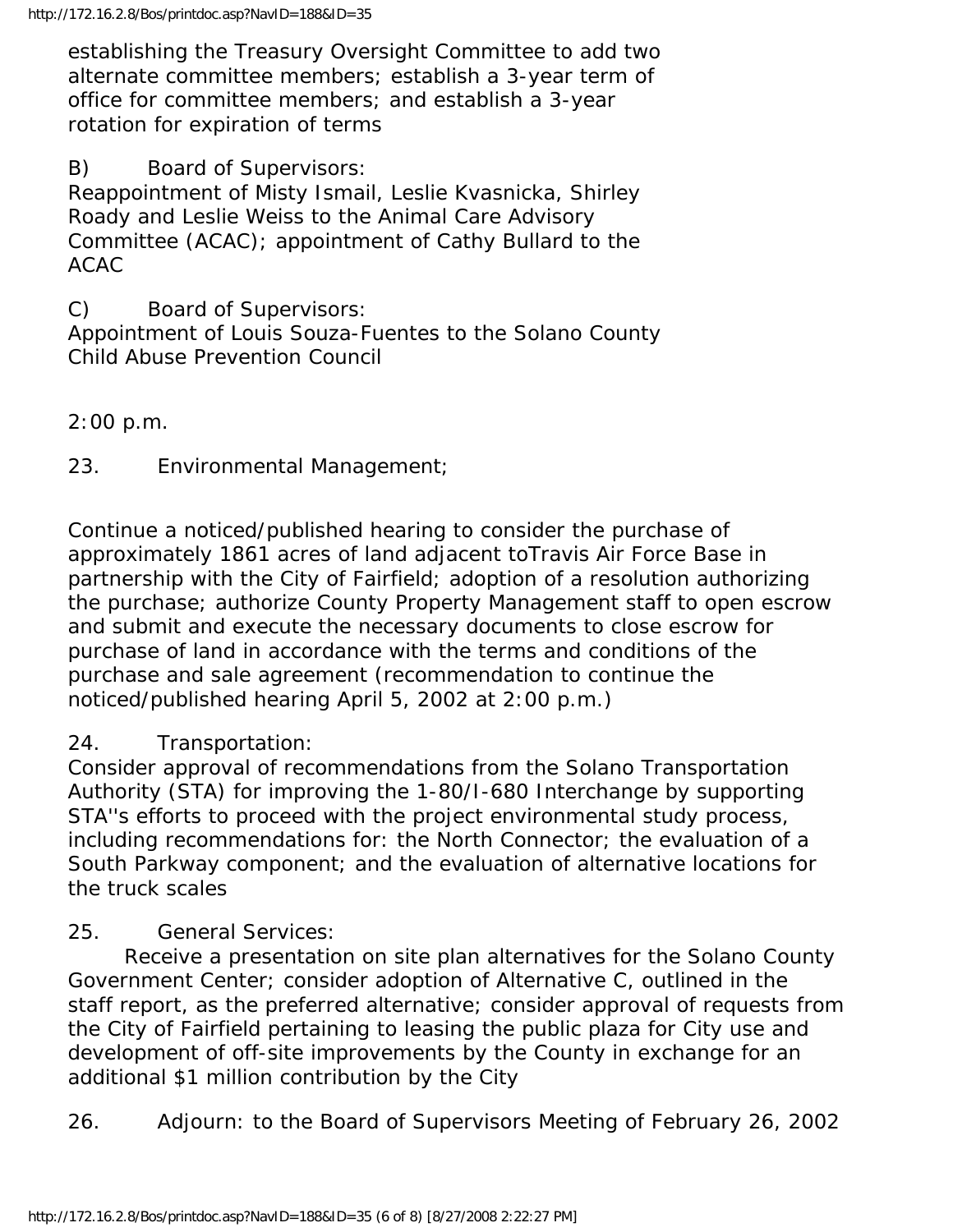# MEETING CALENDAR (DATES AND TIMES SUBJECT TO CHANGE)

2/5 6:30 p.m. SIDS Advisory Committee, 300 Hospital Dr., Ex. Conf. Room, Vallejo 2/6 9:30 a.m. BAAQMD 939 Ellis St., San Francisco 2/6 Noon Children''s Network, Solano County Health and Social Services, 2101 Courage Dr., FF 2/6 1:30 p.m. ABAG Regional Planning Comm. 2/7 10:00 a.m. Solano County Zoning Administrator, Environmental Management, 601 Texas St., FF 2/7 1:00 p.m. BCDC, S.F. Downtown Center, 425 Market St., San Francisco 2/7 7:00 p.m. Solano County Planning Commission, Board of Supervisors Chambers, 580 Texas St., FF 2/8 9:00 a.m. Local Task Force for Integrated Waste Management, Fairfield-Suisun Sewer District Office, 1010 Chadbourne Rd., Suisun 2/12 12:00 p.m. Solano Partnership Against Violence, **Upstairs Conference** Room, 501 Texas St., FF 2/12 4:00 p.m. Maternal, Child, and Adolescent Health Advisory Board, 1735 Enterprise Dr., Bldg.2, Conf. Rm. 1, FF 2/13 6:00 p.m. Solano Transportation Authority, 333 Sunset Ave, Suite 230, Suisun 2/13 9:00 a.m. Yolo-Solano Air Quality Management District, 1947 Galileo Court, Suite 103, Davis 2/13 6:15 p.m. Solano County Fair Board of Directors, Administration Building, Solano County Fairgrounds, Vallejo 2/13 6:00 p.m. Alcohol and Drug Advisory Board, 1735 Enterprise Dr., Bldg. 3, Conf. Rm. 1, FF